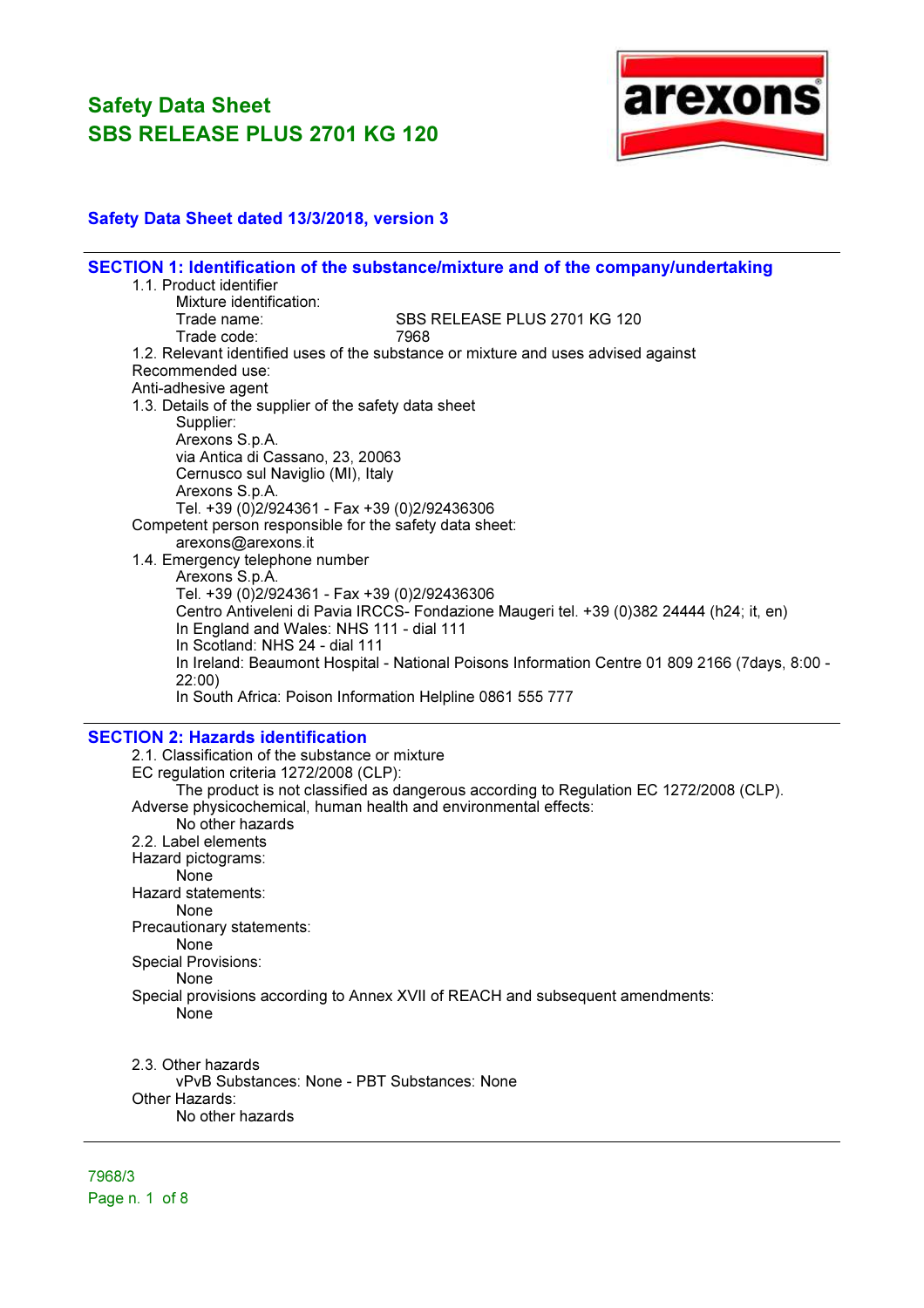

### SECTION 3: Composition/information on ingredients

- 3.1. Substances
	- Identification of the substance

Trade code: 7968

- Product type and use: No
- >= 90% Siloxanes and silicones , di Me-, 3-hydroxypropyl Me, ethoxylted propoxylated CAS: 68937-55-3
	- The product is not classified as dangerous according to Regulation EC 1272/2008 (CLP).
- 3.2. Mixtures

N.A.

### SECTION 4: First aid measures

4.1. Description of first aid measures

In case of skin contact:

Wash with plenty of water and soap.

In case of eyes contact:

In case of contact with eyes, rinse immediately with plenty of water and seek medical advice. In case of Ingestion:

- Do not under any circumstances induce vomiting. OBTAIN A MEDICAL EXAMINATION IMMEDIATELY.
- In case of Inhalation:

Remove casualty to fresh air and keep warm and at rest.

- 4.2. Most important symptoms and effects, both acute and delayed None
- 4.3. Indication of any immediate medical attention and special treatment needed Treatment: None

#### SECTION 5: Firefighting measures

- 5.1. Extinguishing media
- 5.2. Special hazards arising from the substance or mixture Do not inhale explosion and combustion gases. Burning produces heavy smoke.
- 5.3. Advice for firefighters
	- Use suitable breathing apparatus .

Collect contaminated fire extinguishing water separately. This must not be discharged into drains.

Move undamaged containers from immediate hazard area if it can be done safely.

### SECTION 6: Accidental release measures

- 6.1. Personal precautions, protective equipment and emergency procedures Wear personal protection equipment. Remove persons to safety. See protective measures under point 7 and 8.
- 6.2. Environmental precautions Do not allow to enter into soil/subsoil. Do not allow to enter into surface water or drains. Retain contaminated washing water and dispose it.

In case of gas escape or of entry into waterways, soil or drains, inform the responsible authorities.

- Suitable material for taking up: absorbing material, organic, sand
- 6.3. Methods and material for containment and cleaning up

7968/3

Page n. 2 of 8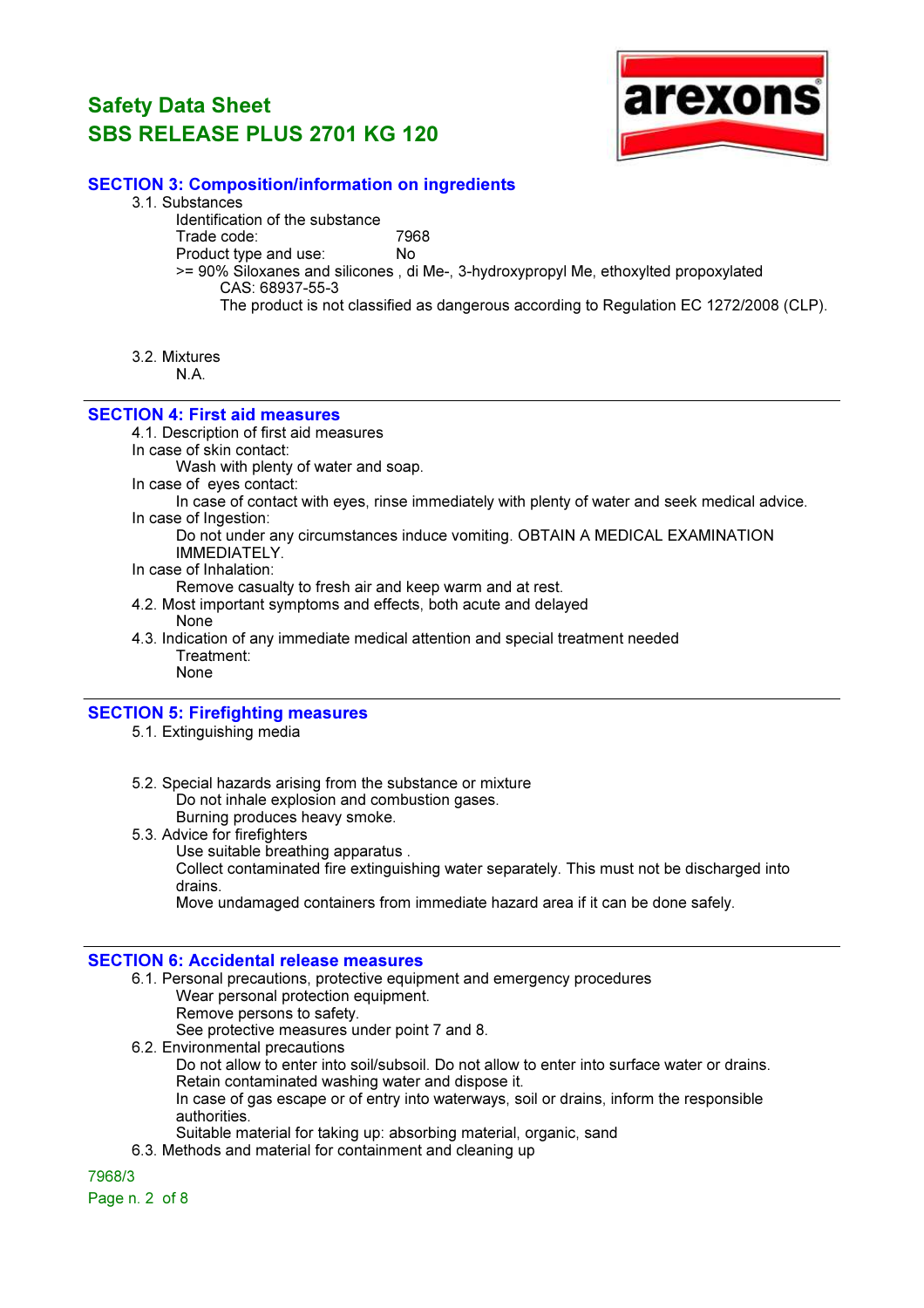

Wash with plenty of water. 6.4. Reference to other sections See also section 8 and 13

### SECTION 7: Handling and storage

7.1. Precautions for safe handling

Avoid contact with skin and eyes, inhalation of vapours and mists. Do not eat or drink while working.

- See also section 8 for recommended protective equipment.
- 7.2. Conditions for safe storage, including any incompatibilities Keep away from food, drink and feed. None in particular. Instructions as regards storage premises: Adequately ventilated premises. 7.3. Specific end use(s)
	- None in particular

#### SECTION 8: Exposure controls/personal protection

8.1. Control parameters No occupational exposure limit available DNEL Exposure Limit Values N.A. PNEC Exposure Limit Values N.A. 8.2. Exposure controls Eye protection: Not needed for normal use. Anyway, operate according good working practices. Protection for skin: No special precaution must be adopted for normal use. Protection for hands: Not needed for normal use. Respiratory protection: Not needed for normal use. Thermal Hazards: None Environmental exposure controls: None Appropriate engineering controls: **None** 

#### SECTION 9: Physical and chemical properties

9.1. Information on basic physical and chemical properties

| <b>Properties</b>                  | Value                        | Method:                  | Notes: |
|------------------------------------|------------------------------|--------------------------|--------|
| Appearance and colour:             | colorless to<br>amber liquid | $-$                      |        |
| Odour:                             | Characteristic               | $\overline{\phantom{a}}$ |        |
| Odour threshold:                   | N.A.                         | --                       | --     |
| pH:                                | N.A.                         | --                       | --     |
| Melting point / freezing<br>point: | N.A.                         | --                       | --     |

7968/3 Page n. 3 of 8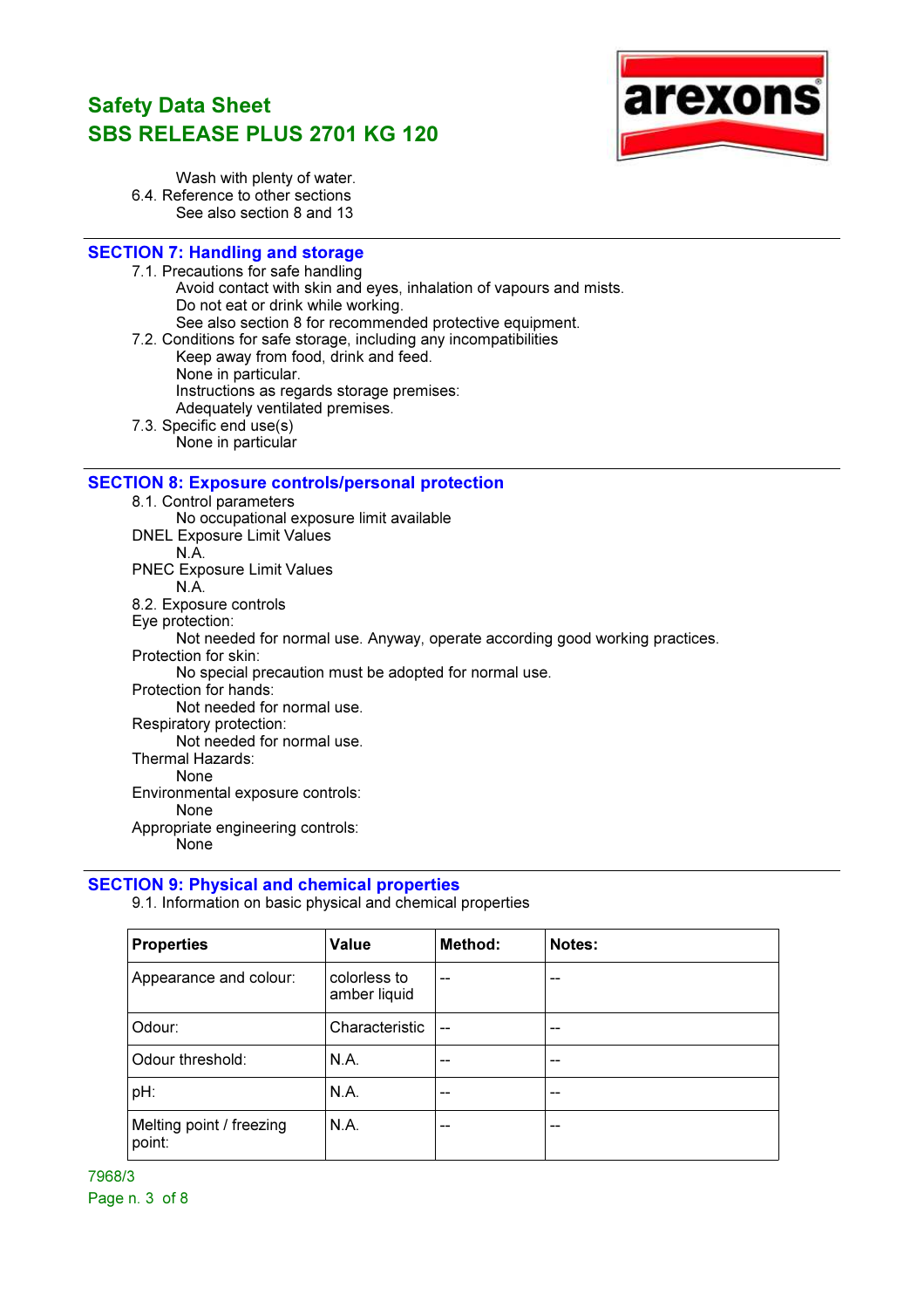

| Initial boiling point and<br>boiling range:      | N.A.                          |    | --                       |
|--------------------------------------------------|-------------------------------|----|--------------------------|
| Flash point:                                     | $>100^{\circ}$ C              | -- | --                       |
| Evaporation rate:                                | N.A.                          | -- | --                       |
| Solid/gas flammability:                          | N.A.                          | -- | --                       |
| Upper/lower flammability<br>or explosive limits: | N.A.                          | -- | --                       |
| Vapour pressure:                                 | N.A.                          | -- | ۵.                       |
| Vapour density:                                  | N.A.                          | -- | --                       |
| Relative density:                                | 1.04 g/ml @<br>$25^{\circ}$ C | -- |                          |
| Solubility in water:                             | Soluble                       | -- | --                       |
| Solubility in oil:                               | N.A.                          | ۳. | --                       |
| Partition coefficient (n-<br>octanol/water):     | N.A.                          | -- | --                       |
| Auto-ignition temperature:                       | N.A.                          | -- | --                       |
| Decomposition<br>temperature:                    | N.A.                          | -- | --                       |
| Viscosity:                                       | N.A.                          | -- | --                       |
| Explosive properties:                            | N.A.                          | -- | --                       |
| Oxidizing properties:                            | N.A.                          | -- | $\overline{\phantom{a}}$ |

### 9.2. Other information

| <b>Properties</b>                       | Value | Method: | Notes: |
|-----------------------------------------|-------|---------|--------|
| Miscibility:                            | N.A.  | --      | --     |
| Fat Solubility:                         | N.A.  | --      | --     |
| Conductivity:                           | N.A.  | --      | --     |
| Substance Groups<br>relevant properties | N.A.  | --      | --     |

NA=not applicable

# **SECTION 10: Stability and reactivity**

- 10.1. Reactivity
	- Stable under normal conditions
- 10.2. Chemical stability Stable under normal conditions

7968/3 Page n. 4 of 8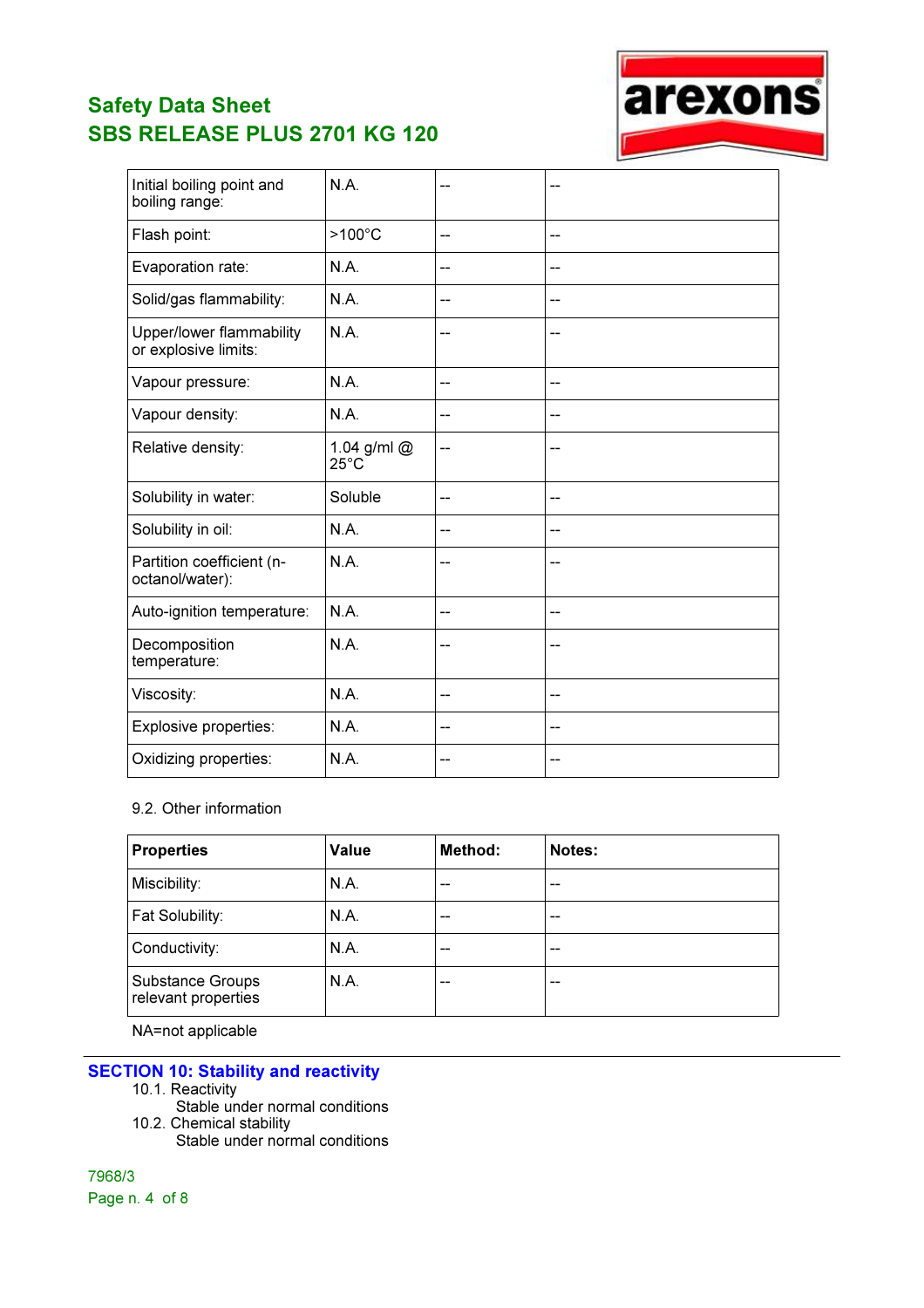

- 10.3. Possibility of hazardous reactions
- 10.4. Conditions to avoid Stable under normal conditions. 10.5. Incompatible materials
	- None in particular.
- 10.6. Hazardous decomposition products None.

#### SECTION 11: Toxicological information

11.1. Information on toxicological effects Toxicological information of the substance: SBS RELEASE PLUS 2701 KG 120

a) acute toxicity

Based on available data, the classification criteria are not met Test: Respiratory Tract Corrosive - Route: Oral - Species: Rat 5000 mg/kg b) skin corrosion/irritation

Based on available data, the classification criteria are not met c) serious eye damage/irritation

Based on available data, the classification criteria are not met d) respiratory or skin sensitisation

Based on available data, the classification criteria are not met e) germ cell mutagenicity

Based on available data, the classification criteria are not met f) carcinogenicity

Based on available data, the classification criteria are not met g) reproductive toxicity

Based on available data, the classification criteria are not met h) STOT-single exposure

Based on available data, the classification criteria are not met i) STOT-repeated exposure

Based on available data, the classification criteria are not met j) aspiration hazard

Based on available data, the classification criteria are not met

### SECTION 12: Ecological information

### 12.1. Toxicity

Adopt good working practices, so that the product is not released into the environment. SBS RELEASE PLUS 2701 KG 120

a) Aquatic acute toxicity:

Endpoint: EC50 - Species: Daphnia 500 mg/l - Duration h: 48 - Notes: Metodo OECD TG 202

c) Bacteria toxicity:

Endpoint: EC50 1000 mg/l - Notes: Organismi del fango di depurazione

12.2. Persistence and degradability

None N.A.

7968/3 Page n. 5 of 8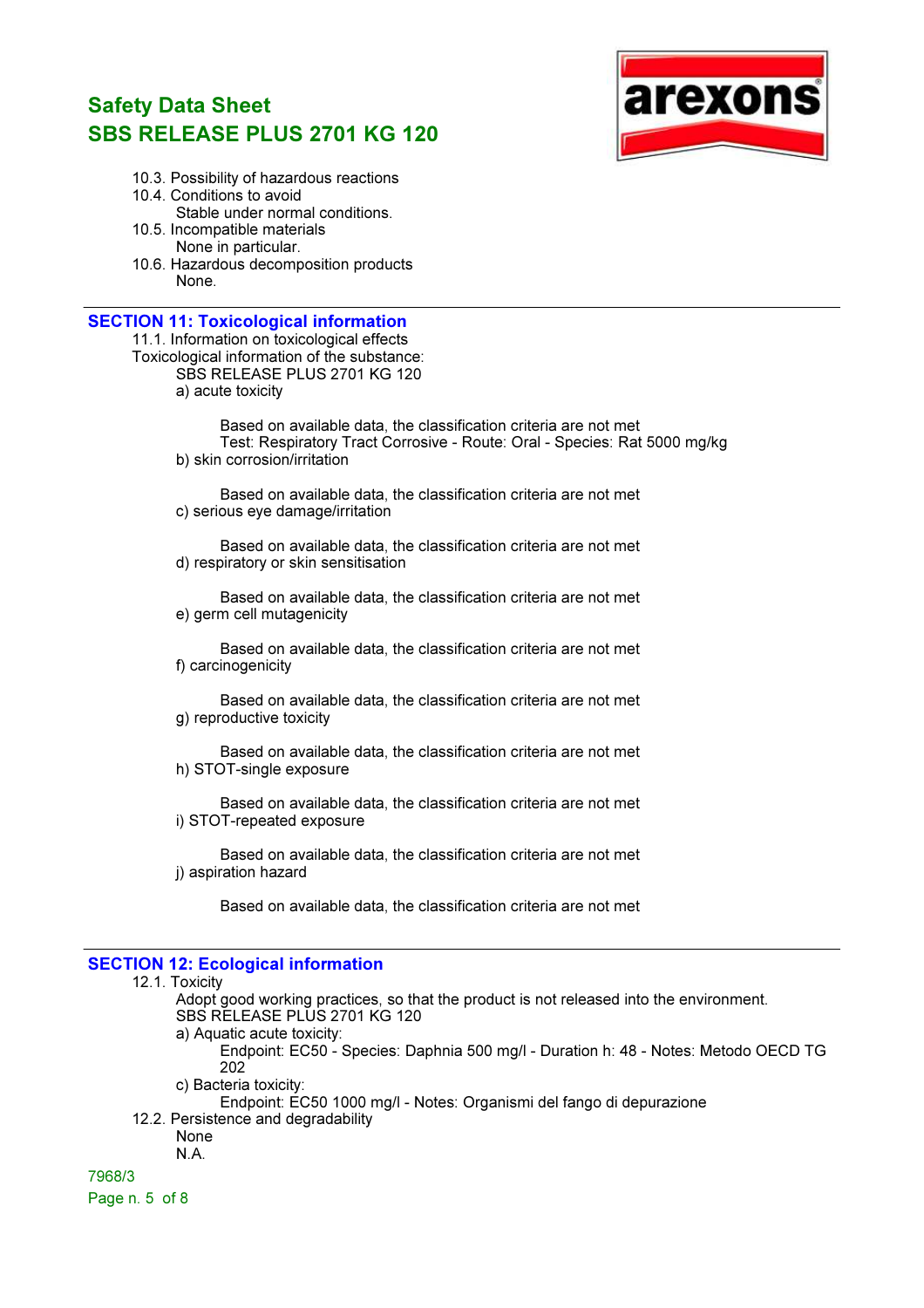

12.3. Bioaccumulative potential N.A.

12.4. Mobility in soil

- N.A.
- 12.5. Results of PBT and vPvB assessment vPvB Substances: None - PBT Substances: None
- 12.6. Other adverse effects None

#### SECTION 13: Disposal considerations

```
13.1. Waste treatment methods
```
Recover if possible. In so doing, comply with the local and national regulations currently in force.

### SECTION 14: Transport information

- 14.1. UN number
- 14.2. UN proper shipping name

ADR-Shipping Name: \* \* \* \* ENTER PROPER SHIPPING NAME\* IATA-Shipping Name: \*ENTER PROPER SHIPPING NAME\* \*ENTER PROPER SHIPPING NAME\*

- 14.3. Transport hazard class(es)
- 14.4. Packing group
- 14.5. Environmental hazards
- 14.6. Special precautions for user
- 14.7. Transport in bulk according to Annex II of Marpol and the IBC Code No

#### SECTION 15: Regulatory information

15.1. Safety, health and environmental regulations/legislation specific for the substance or mixture Dir. 98/24/EC (Risks related to chemical agents at work) Dir. 2000/39/EC (Occupational exposure limit values) Regulation (EC) n. 1907/2006 (REACH) Regulation (EC) n. 1272/2008 (CLP) Regulation (EC) n. 790/2009 (ATP 1 CLP) and (EU) n. 758/2013 Regulation (EU) 2015/830 Regulation (EU) n. 286/2011 (ATP 2 CLP) Regulation (EU) n. 618/2012 (ATP 3 CLP) Regulation (EU) n. 487/2013 (ATP 4 CLP) Regulation (EU) n. 944/2013 (ATP 5 CLP) Regulation (EU) n. 605/2014 (ATP 6 CLP) Regulation (EU) n. 2015/1221 (ATP 7 CLP) Regulation (EU) n. 2016/918 (ATP 8 CLP) Regulation (EU) n. 2016/1179 (ATP 9 CLP) Restrictions related to the product or the substances contained according to Annex XVII Regulation (EC) 1907/2006 (REACH) and subsequent modifications: None Pronto all'Uso Volatile Organic compounds - VOCs = 0.00 % Volatile Organic compounds - VOCs = 0.00 g/Kg Volatile Organic compounds - VOCs = 0.00 g/l Volatile CMR substances = 0.00 % Halogenated VOCs which are assigned the risk phrase R40 = 0.00 %

7968/3

Page n. 6 of 8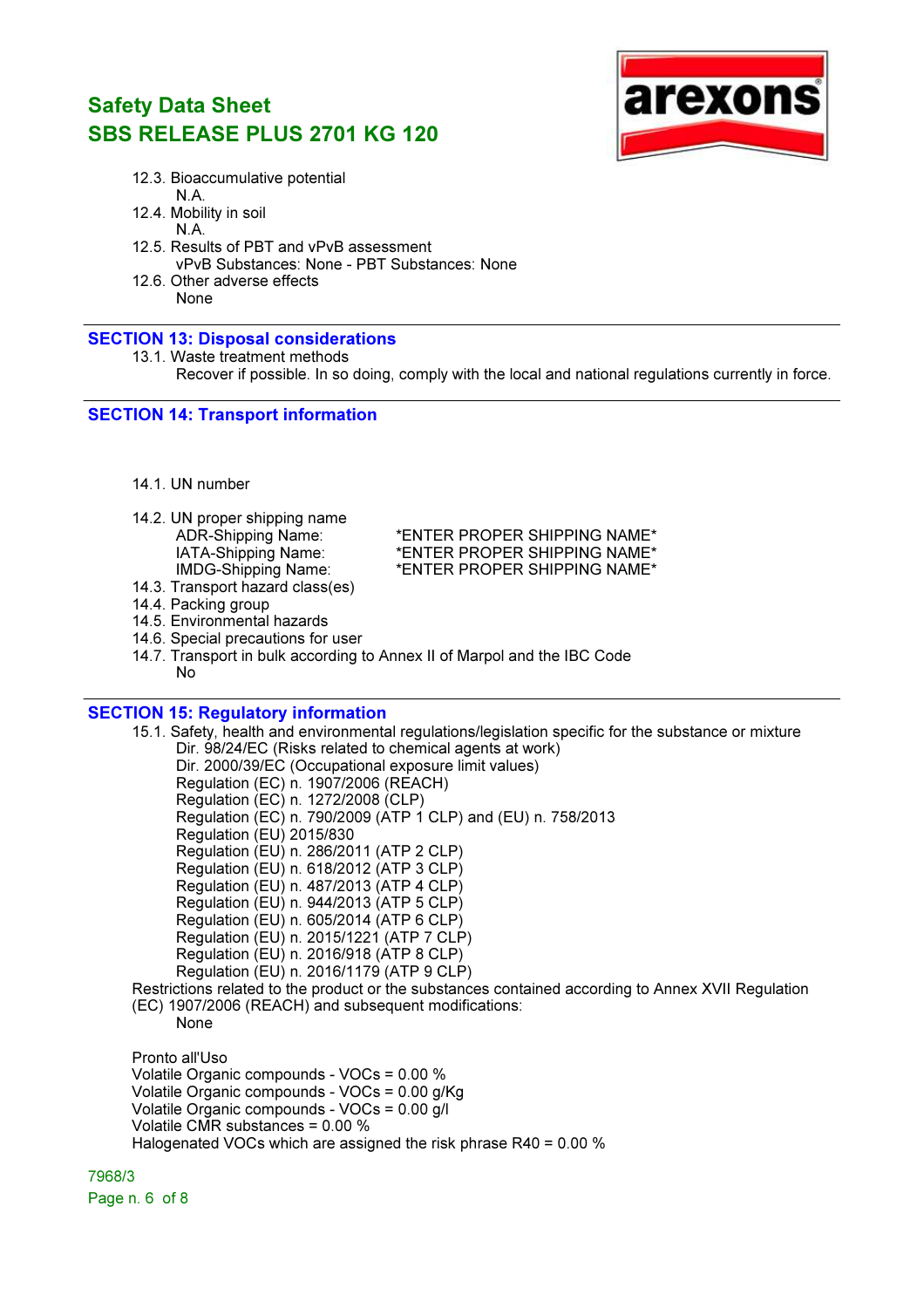

Organic Carbon - C = 0.00 Where applicable, refer to the following regulatory provisions : Directive 2012/18/EU (Seveso III) Regulation (EC) nr 648/2004 (detergents). Dir. 2004/42/EC (VOC directive)

Provisions related to directive EU 2012/18 (Seveso III): Seveso III category according to Annex 1, part 1 None

15.2. Chemical safety assessment No Chemical Safety Assessment has been carried out for the substance.

### SECTION 16: Other information

Paragraphs modified from the previous revision:

SECTION 1: Identification of the substance/mixture and of the company/undertaking SECTION 7: Handling and storage SECTION 9: Physical and chemical properties SECTION 15: Regulatory information

This document was prepared by a competent person who has received appropriate training. Main bibliographic sources:

ECDIN - Environmental Chemicals Data and Information Network - Joint Research Centre, Commission of the European Communities SAX's DANGEROUS PROPERTIES OF INDUSTRIAL MATERIALS - Eight Edition - Van Nostrand Reinold

The information contained herein is based on our state of knowledge at the above-specified date. It refers solely to the product indicated and constitutes no guarantee of particular quality.

It is the duty of the user to ensure that this information is appropriate and complete with respect to the specific use intended.

This MSDS cancels and replaces any preceding release.

| ADR:                   | European Agreement concerning the International Carriage of<br>Dangerous Goods by Road.                       |
|------------------------|---------------------------------------------------------------------------------------------------------------|
| CAS:                   | Chemical Abstracts Service (division of the American Chemical<br>Society).                                    |
| CLP:                   | Classification, Labeling, Packaging.                                                                          |
| DNEL:                  | Derived No Effect Level.                                                                                      |
| EINECS:<br>GefStoffVO: | European Inventory of Existing Commercial Chemical Substances.<br>Ordinance on Hazardous Substances, Germany. |
| GHS:                   | Globally Harmonized System of Classification and Labeling of<br>Chemicals.                                    |
| IATA:                  | International Air Transport Association.                                                                      |
| IATA-DGR:              | Dangerous Goods Regulation by the "International Air Transport"<br>Association" (IATA).                       |
| ICAO:                  | International Civil Aviation Organization.                                                                    |
| ICAO-TI:               | Technical Instructions by the "International Civil Aviation Organization"<br>$(ICAO)$ .                       |
| IMDG:                  | International Maritime Code for Dangerous Goods.                                                              |
| INCI:                  | International Nomenclature of Cosmetic Ingredients.                                                           |
| KSt:                   | Explosion coefficient.                                                                                        |
| LC50:                  | Lethal concentration, for 50 percent of test population.                                                      |
| LD50:                  | Lethal dose, for 50 percent of test population.                                                               |
| NA:                    | Not applicable                                                                                                |
|                        |                                                                                                               |

7968/3

Page n. 7 of 8